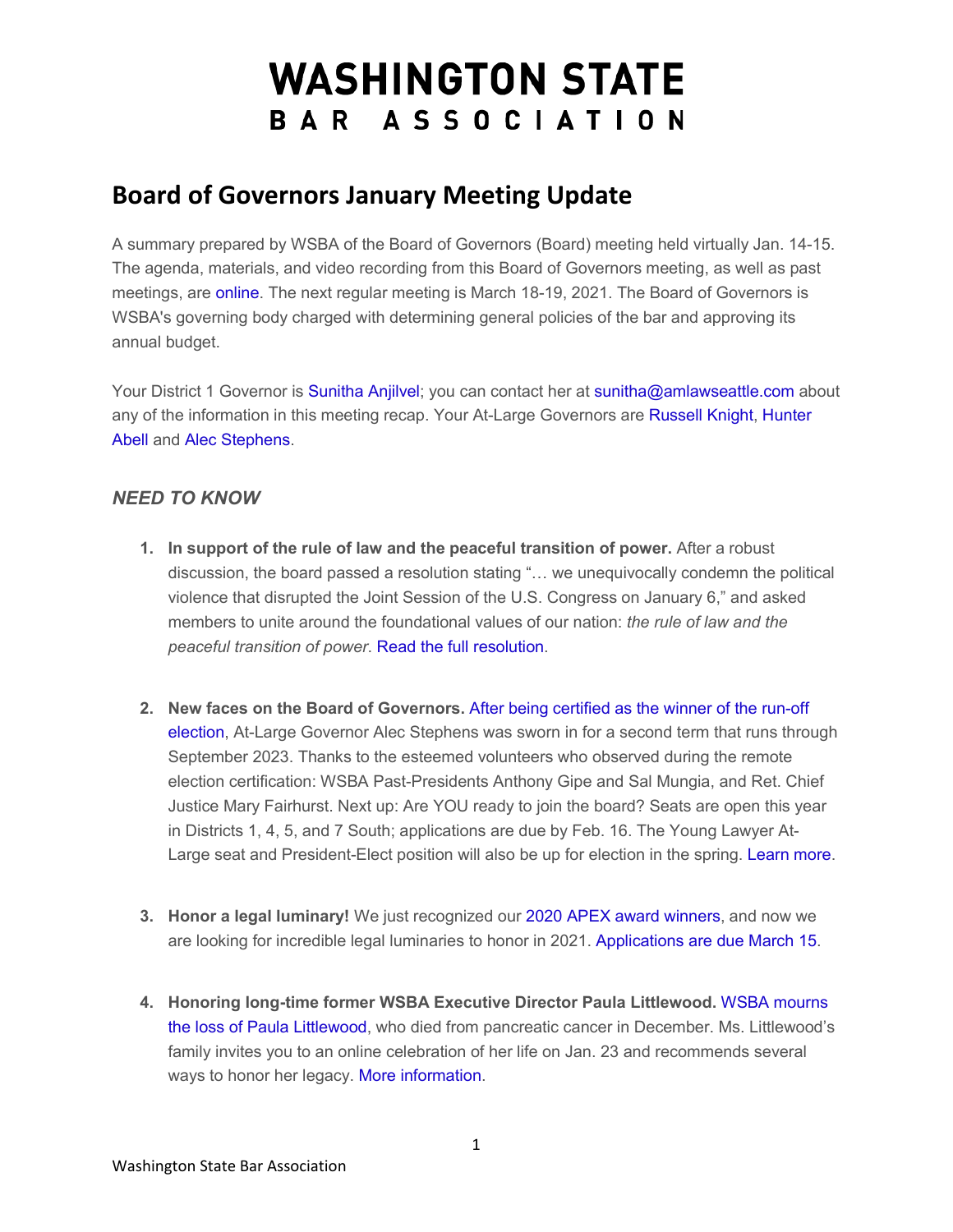### *MEETING RECAP*

**Diversity Training Planning.** Social equity consultant [ChrisTiana ObeySumner le](https://urldefense.com/v3/__http:/WSBA.informz.net/z/cjUucD9taT0zMjA0NTQzJnA9MSZ1PTM3ODI5MjMyMiZsaT0yNzU4NTcwOA/index.html__;!!MxMh4AY!2ejBgfT31kZb0JMPCN3CH-4oHHE1govgFE0YgwA0kWVaM_1j4RjlDsrLbpT9$)d board members through some important groundwork to guide group expectations and interactions during the board's in-depth equity and anti-racism training throughout the coming year (three major trainings, each three hours, completed by next September). In honor of Martin Luther King Jr. Day, they also read [Dr. King's Letter From a Birmingham Jail](https://urldefense.com/v3/__http:/WSBA.informz.net/z/cjUucD9taT0zMjA0NTQzJnA9MSZ1PTM3ODI5MjMyMiZsaT0yNzU4NTcwOQ/index.html__;!!MxMh4AY!2ejBgfT31kZb0JMPCN3CH-4oHHE1govgFE0YgwA0kWVaM_1j4RjlDlBIFTua$) and had a facilitated dialogue about how relevant the message is today. [\(See page 8.](https://urldefense.com/v3/__http:/WSBA.informz.net/z/cjUucD9taT0zMjA0NTQzJnA9MSZ1PTM3ODI5MjMyMiZsaT0yNzU4NTcxMA/index.html__;!!MxMh4AY!2ejBgfT31kZb0JMPCN3CH-4oHHE1govgFE0YgwA0kWVaM_1j4RjlDmbqzl_p$))

#### **WSBA Member Wellness**

Following President Kyle Sciuchetti's [column in the November Bar News,](https://urldefense.com/v3/__http:/WSBA.informz.net/z/cjUucD9taT0zMjA0NTQzJnA9MSZ1PTM3ODI5MjMyMiZsaT0yNzU4NTcxMQ/index.html__;!!MxMh4AY!2ejBgfT31kZb0JMPCN3CH-4oHHE1govgFE0YgwA0kWVaM_1j4RjlDmhHKteP$) Program Manager Dan Crystal presented information about WSBA's Member Wellness Program, including its purpose, history, array of services, and successes. The ABA Commission on Lawyer Assistance Programs spearheaded the formation of a National Task Force on Lawyer Well-Being in 2016. The Task Force came out with a series of recommendations and best practices in 2017. Many bar associations subsequently established their own task forces to implement the recommendations. WSBA leaders enthusiastically expressed support for beginning that work for its members, too. WSBA Treasurer Dan Clark said funding for this program can likely be increased appropriately without increasing member dues. [\(See page 328.](https://urldefense.com/v3/__http:/WSBA.informz.net/z/cjUucD9taT0zMjA0NTQzJnA9MSZ1PTM3ODI5MjMyMiZsaT0yNzU4NTcxMA/index.html__;!!MxMh4AY!2ejBgfT31kZb0JMPCN3CH-4oHHE1govgFE0YgwA0kWVaM_1j4RjlDmbqzl_p$))

#### **The Future of Work at WSBA**

Like many other organizations, WSBA is making decisions about how and where employees will work, recognizing how capably many functions have been performed remotely in the past 10 months. WSBA Executive Director Terra Nevitt presented results from an employee survey that showed support for continuing to work remotely in a post-pandemic environment. Citing those findings, as well as research/experience that show strong worker productivity when working remotely, WSBA leaders are now embarking on long-term planning to set a direction for WSBA offices. Questions include: How could WSBA best reduce its office footprint? Can WSBA sublease space in its current office space (with a contract that runs through 2026)? Should WSBA offices move out of the Seattle downtown corridor and/or have satellite offices throughout the state? To begin the process, governors authorized WSBA to list its current office space for possible sublet to gauge the market.

#### **WSBA Employee Climate Survey**

The Washington Supreme Court last year asked the Board of Governors—specifically the WSBA President and Executive Director—to report back on the overall working climate at the WSBA. Since then, the WSBA employees participated in a climate survey, the results of which are now available to board members. Board members agreed there is much work to do to support a positive culture within the organization. The board will now send the results of the survey to its Personnel Committee as well as the Court, and board members brainstormed ideas such as holding listening sessions with the staff and finding other ways to hear directly from them. Some governors said they hope the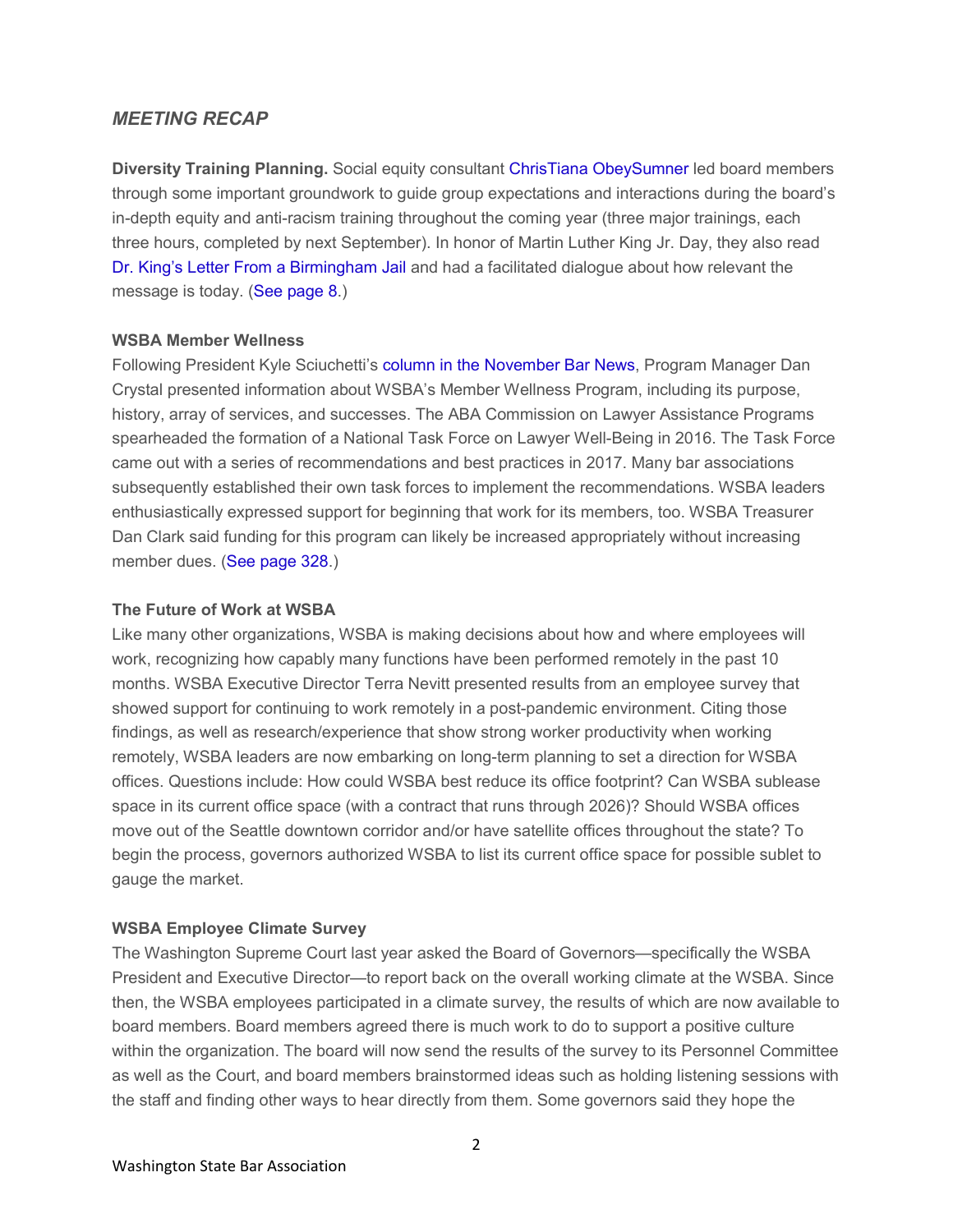survey process will be ongoing as a regular benchmark. "You can't improve it if you don't face it," said Executive Director Terra Nevitt, noting there is an internal process underway to support a positive employee climate, and that is one of her highest priorities.

#### **Access to Justice (ATJ) Board Annual Report**

ATJ Board chair Francis Adewale and members Esperanza Borboa, Hon. Fred Corbit, and Terry Price presented some key highlights from the past year. In response to the ongoing triple pandemic of COVID-19, racism, and poverty, the Board's work included adoption of a call to action and commitment to battle racism against Black communities and other communities of color; responding to growing legal needs during the COVID-19 pandemic; advancing the new ATJ Technology Principles and addressing digital divide; and prioritizing listening to and taking the lead from communities who are most impacted by marginalization. They also encouraged board members to attend the Legal Foundation of Washington's annual Goldmark event and the upcoming virtual Access to Justice Conference. [\(See page 310.](https://urldefense.com/v3/__http:/WSBA.informz.net/z/cjUucD9taT0zMjA0NTQzJnA9MSZ1PTM3ODI5MjMyMiZsaT0yNzU4NTcxMA/index.html__;!!MxMh4AY!2ejBgfT31kZb0JMPCN3CH-4oHHE1govgFE0YgwA0kWVaM_1j4RjlDmbqzl_p$))

#### **2021 Legislative Update**

Washington's 2021 legislative session began Jan. 11 and adjourns April 25, with much of the testimony, deliberations, and voting happening remotely. There were two WSBA-requested bills this year—both supported by the Business Law Section[—SB 5005](https://urldefense.com/v3/__http:/WSBA.informz.net/z/cjUucD9taT0zMjA0NTQzJnA9MSZ1PTM3ODI5MjMyMiZsaT0yNzU4NTcxMg/index.html__;!!MxMh4AY!2ejBgfT31kZb0JMPCN3CH-4oHHE1govgFE0YgwA0kWVaM_1j4RjlDpkMlskB$) (concerning business corporations) and [SB 5034](https://urldefense.com/v3/__http:/WSBA.informz.net/z/cjUucD9taT0zMjA0NTQzJnA9MSZ1PTM3ODI5MjMyMiZsaT0yNzU4NTcxMw/index.html__;!!MxMh4AY!2ejBgfT31kZb0JMPCN3CH-4oHHE1govgFE0YgwA0kWVaM_1j4RjlDloIOoHK$) (concerning nonprofit corporations); both had hearings in the Senate Law and Justice Committee last week. The Law and Justice Committee unanimously passed 5005 to the Senate Rules Committee with a "do pass" recommendation. SB 5034 received overwhelming support in public testimony and is scheduled for an executive session in the Law and Justice Committee on Jan. 21. In addition, we are tracking and monitoring more than 160 bills for WSBA Sections.

#### **COVID-19 Survey Data**

Board members received an executive summary of the initial analysis of survey data collected from WSBA members regarding the impact of the pandemic (thank you to all members who participated in the online survey in November!). The [COVID-19 Response Task Force](https://urldefense.com/v3/__http:/WSBA.informz.net/z/cjUucD9taT0zMjA0NTQzJnA9MSZ1PTM3ODI5MjMyMiZsaT0yNzU4NTcxNA/index.html__;!!MxMh4AY!2ejBgfT31kZb0JMPCN3CH-4oHHE1govgFE0YgwA0kWVaM_1j4RjlDmAPE_yE$) is continuing to delve into the survey results with two goals: To present the results in a transparent way to members, and to meaningfully respond to member priorities and need for resources. [\(See page 80.](https://urldefense.com/v3/__http:/WSBA.informz.net/z/cjUucD9taT0zMjA0NTQzJnA9MSZ1PTM3ODI5MjMyMiZsaT0yNzU4NTcxNQ/index.html__;!!MxMh4AY!2ejBgfT31kZb0JMPCN3CH-4oHHE1govgFE0YgwA0kWVaM_1j4RjlDmUGV7qL$))

#### **Other Business**

The Board:

- Approved the contract for the executive director, a position that has been offered to Interim Executive Director Terra Nevitt. In the interest of transparency, the contract will be posted on the WSBA website when fully executed;
- Approved several WSBA bylaw amendments: to clarify and increase the number of members of the Budget and Audit Committee [\(see page 190\)](https://urldefense.com/v3/__http:/WSBA.informz.net/z/cjUucD9taT0zMjA0NTQzJnA9MSZ1PTM3ODI5MjMyMiZsaT0yNzU4NTcxMA/index.html__;!!MxMh4AY!2ejBgfT31kZb0JMPCN3CH-4oHHE1govgFE0YgwA0kWVaM_1j4RjlDmbqzl_p$), and to align language with the Court's recent amendments to APR 3(g), Pro Bono Admission [\(see page 183\)](https://urldefense.com/v3/__http:/WSBA.informz.net/z/cjUucD9taT0zMjA0NTQzJnA9MSZ1PTM3ODI5MjMyMiZsaT0yNzU4NTcxMA/index.html__;!!MxMh4AY!2ejBgfT31kZb0JMPCN3CH-4oHHE1govgFE0YgwA0kWVaM_1j4RjlDmbqzl_p$);